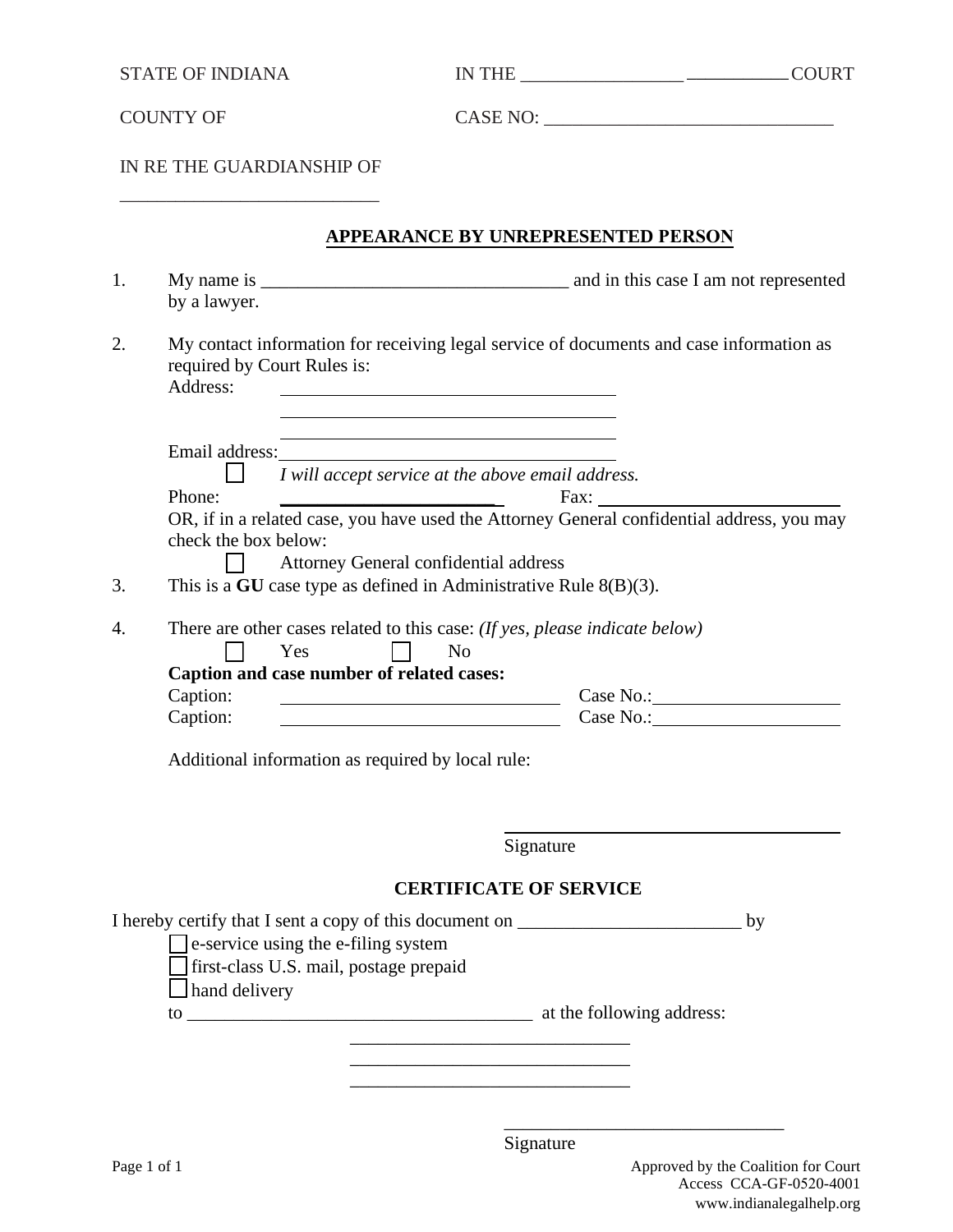| <b>STATE OF INDIANA</b> |                                                                              |                                                                                                                      |                                                                                                                                                                      |
|-------------------------|------------------------------------------------------------------------------|----------------------------------------------------------------------------------------------------------------------|----------------------------------------------------------------------------------------------------------------------------------------------------------------------|
|                         |                                                                              |                                                                                                                      |                                                                                                                                                                      |
|                         | IN RE THE GUARDIANSHIP OF:                                                   |                                                                                                                      |                                                                                                                                                                      |
| Minor Child             |                                                                              |                                                                                                                      |                                                                                                                                                                      |
|                         |                                                                              |                                                                                                                      | <b>VERIFIED PETITION FOR APPOINTMENT OF GUARDIAN(S) OF THE PERSON OF MINOR</b>                                                                                       |
|                         |                                                                              |                                                                                                                      |                                                                                                                                                                      |
|                         |                                                                              |                                                                                                                      | a minor child. In support of this request, Petitioner(s)                                                                                                             |
| 1.                      | would show the Court as follows:                                             | $\frac{1}{2}$ was born on $\frac{1}{2}$ , is                                                                         |                                                                                                                                                                      |
|                         |                                                                              | years old and is incapacitated due to minority and resides at the following address:                                 |                                                                                                                                                                      |
| 2.                      | Petitioner(s) reside at                                                      |                                                                                                                      |                                                                                                                                                                      |
| 3.                      | because:                                                                     | The child has been in the physical custody and care of Petitioner(s) since                                           |                                                                                                                                                                      |
| 4.                      | supporting and caring for the child in the following ways:                   |                                                                                                                      | ,我们也不会有什么。""我们的人,我们也不会有什么?""我们的人,我们也不会有什么?""我们的人,我们也不会有什么?""我们的人,我们也不会有什么?""我们的人<br>,我们也不能在这里的时候,我们也不能在这里的时候,我们也不能会在这里的时候,我们也不能会在这里的时候,我们也不能会在这里的时候,我们也不能会在这里的时候,我们也 |
| 5.                      | has not been filed regarding this child.                                     | A Child In Need Of Services (CHINS) petition<br>has been filed regarding this child and is $\Box$ open $\Box$ closed |                                                                                                                                                                      |
| 6.                      | A program of informal adjustment<br>has not been filed regarding this child. | has been filed regarding this child and is $\Box$ open $\Box$ closed                                                 |                                                                                                                                                                      |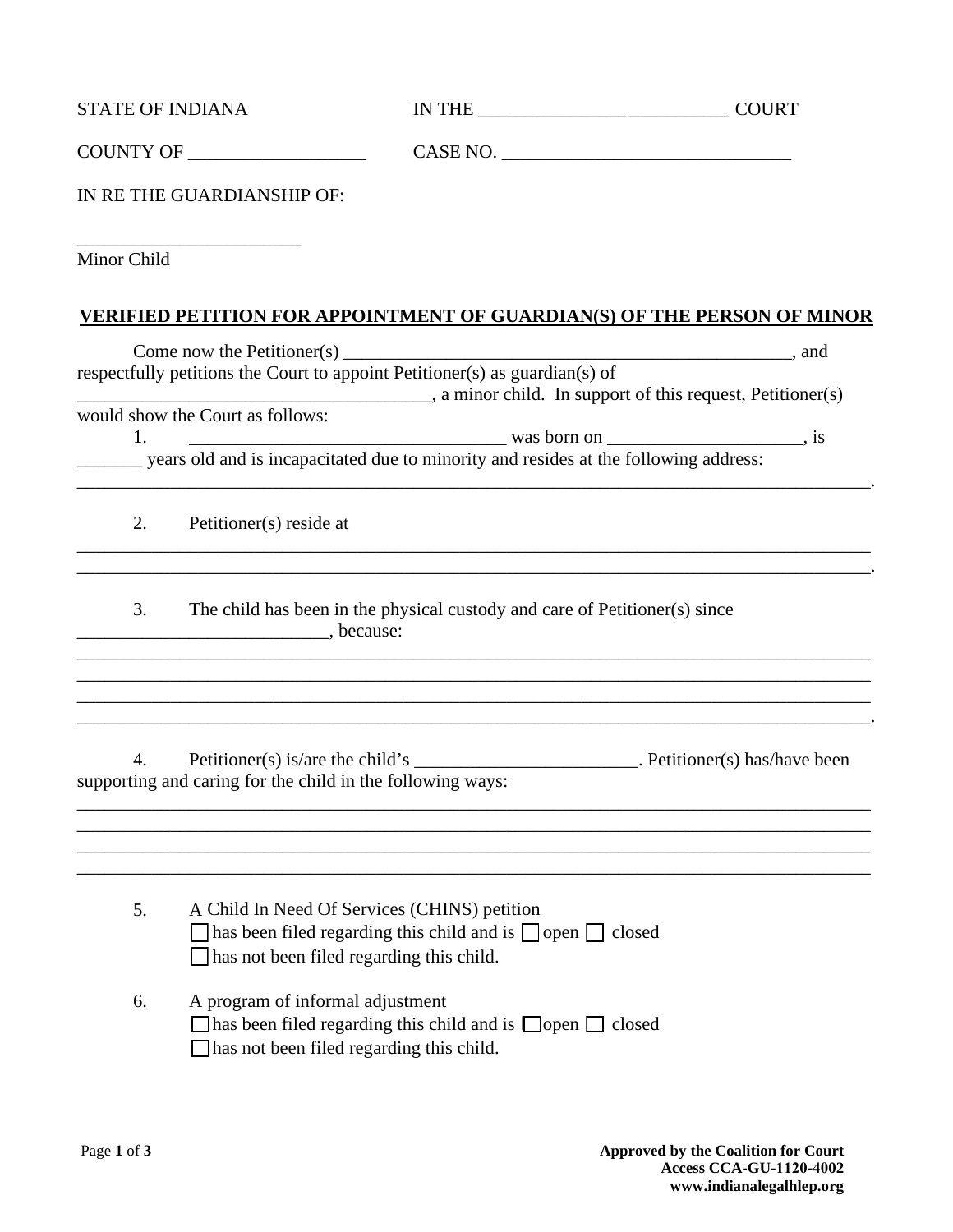$7.$  $Petitioner(s)$ :

> $\Box$  are aware of another guardian appointed for or acting as the custodian of the minor child

> > $\overline{\phantom{a}}$

address is:  $\Box$  are not aware of another guardian appointed for or acting as the custodian of the minor child.

8. A protective order:

 $\Box$  has been issued for the minor.

 $\Box$  has not been issued for the minor.

The child has the following real or personal property. The lines below should include a 9. description and approximate value of the property. Property includes any compensation, pension, insurance or allowance to which the minor child may be entitled:

10. As far as Petitioner(s) know or can reasonably discover, the names and addresses of the persons most closely related by blood or marriage to the minor child are:

11. The appointment of a guardian is sought for the following reasons:

If appointed as guardian(s) of the child, Petitioner(s) can provide the following for the 12. child: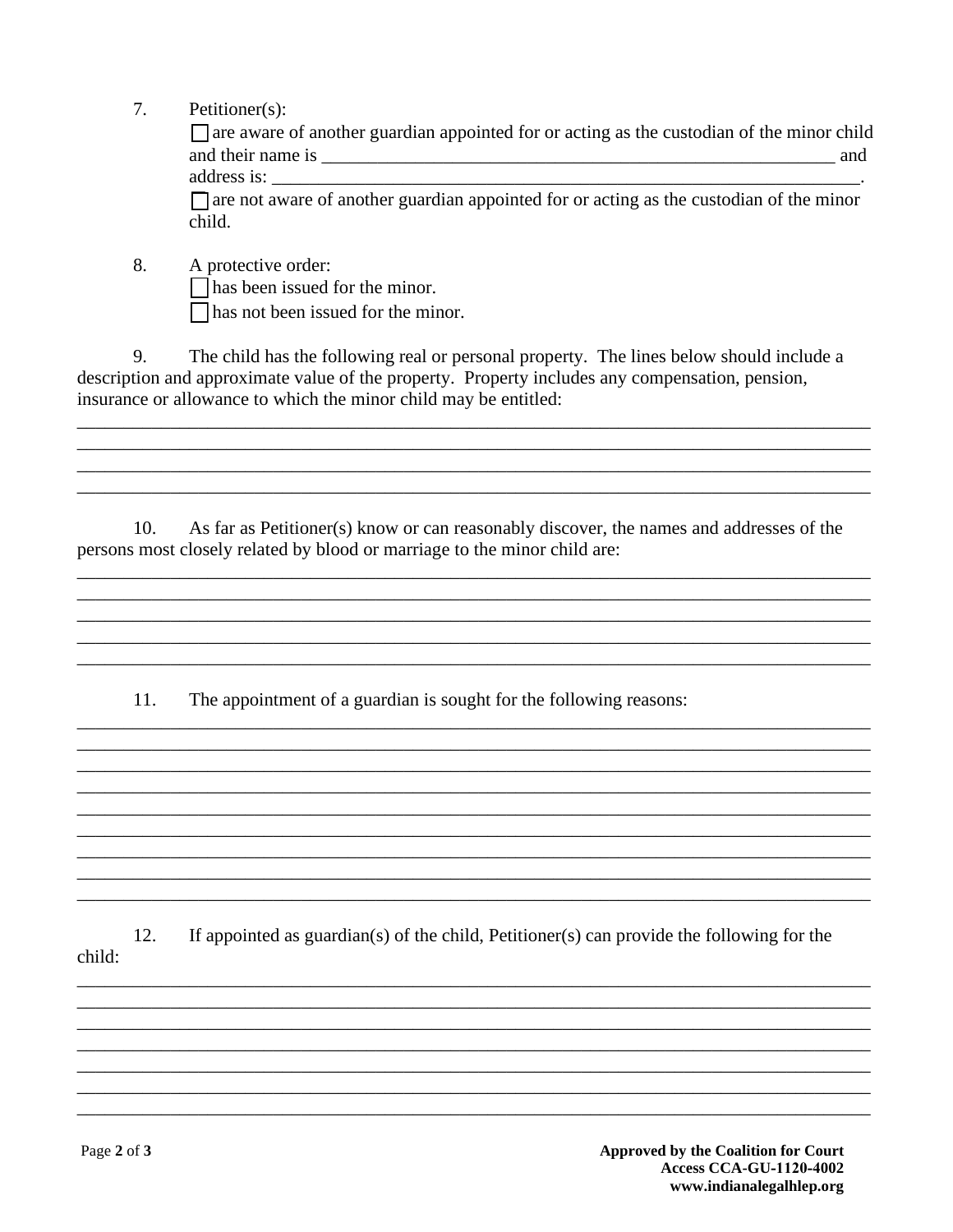|              | 13.                  |                      |                                                                                        | The filing fee for this proceeding:<br>$\Box$ has been paid. $\Box$ has not been paid.                                                                               |                               |    | has been waived. |    |                                     |    |
|--------------|----------------------|----------------------|----------------------------------------------------------------------------------------|----------------------------------------------------------------------------------------------------------------------------------------------------------------------|-------------------------------|----|------------------|----|-------------------------------------|----|
| $asset(s)$ . | 14.                  |                      |                                                                                        | Petitioner(s) request that no bond be required of Petitioner(s) since the minor child has no                                                                         |                               |    |                  |    |                                     |    |
|              | 15.                  |                      |                                                                                        | Petitioner(s) have been appointed guardian(s) of another person in this state.<br>Petitioner(s) have not been appointed guardian(s) of another person in this state. |                               |    |                  |    |                                     |    |
|              | 16.                  |                      |                                                                                        | Less restrictive alternatives are not sufficient to meet the needs of the child because                                                                              |                               |    |                  |    |                                     |    |
|              | Wherefore,           |                      | Petitioner(s)                                                                          | respectfully requests to<br>after notice and a hearing.                                                                                                              |                               | be | appointed        |    | guardian(s)                         | of |
|              | statements are true. |                      |                                                                                        | The undersigned affirms under penalties for perjury that the foregoing representations and                                                                           |                               |    |                  |    |                                     |    |
| Signature    |                      |                      |                                                                                        |                                                                                                                                                                      | Signature                     |    |                  |    |                                     |    |
|              |                      |                      |                                                                                        |                                                                                                                                                                      | <b>CERTIFICATE OF SERVICE</b> |    |                  |    |                                     |    |
|              |                      |                      |                                                                                        | I hereby certify that I sent a copy of this document on ________________________                                                                                     |                               |    |                  | by |                                     |    |
|              |                      |                      | $\Box$ e-service using the e-filing system<br>□ first-class U.S. mail, postage prepaid |                                                                                                                                                                      |                               |    |                  |    |                                     |    |
|              | $\Box$ hand delivery |                      |                                                                                        |                                                                                                                                                                      |                               |    |                  |    |                                     |    |
|              |                      |                      |                                                                                        |                                                                                                                                                                      |                               |    |                  |    |                                     |    |
|              |                      |                      | $\Box$ e-service using the e-filing system<br>first-class U.S. mail, postage prepaid   | I hereby certify that I sent a copy of this document on _________________________                                                                                    |                               |    |                  | by |                                     |    |
|              |                      | $\Box$ hand delivery |                                                                                        |                                                                                                                                                                      |                               |    |                  |    |                                     |    |
|              |                      |                      |                                                                                        |                                                                                                                                                                      |                               |    |                  |    |                                     |    |
|              |                      |                      |                                                                                        |                                                                                                                                                                      |                               |    |                  |    |                                     |    |
| Signature    |                      |                      |                                                                                        |                                                                                                                                                                      | Signature                     |    |                  |    |                                     |    |
| Page 3 of 3  |                      |                      |                                                                                        |                                                                                                                                                                      |                               |    |                  |    | Approved by the Coalition for Court |    |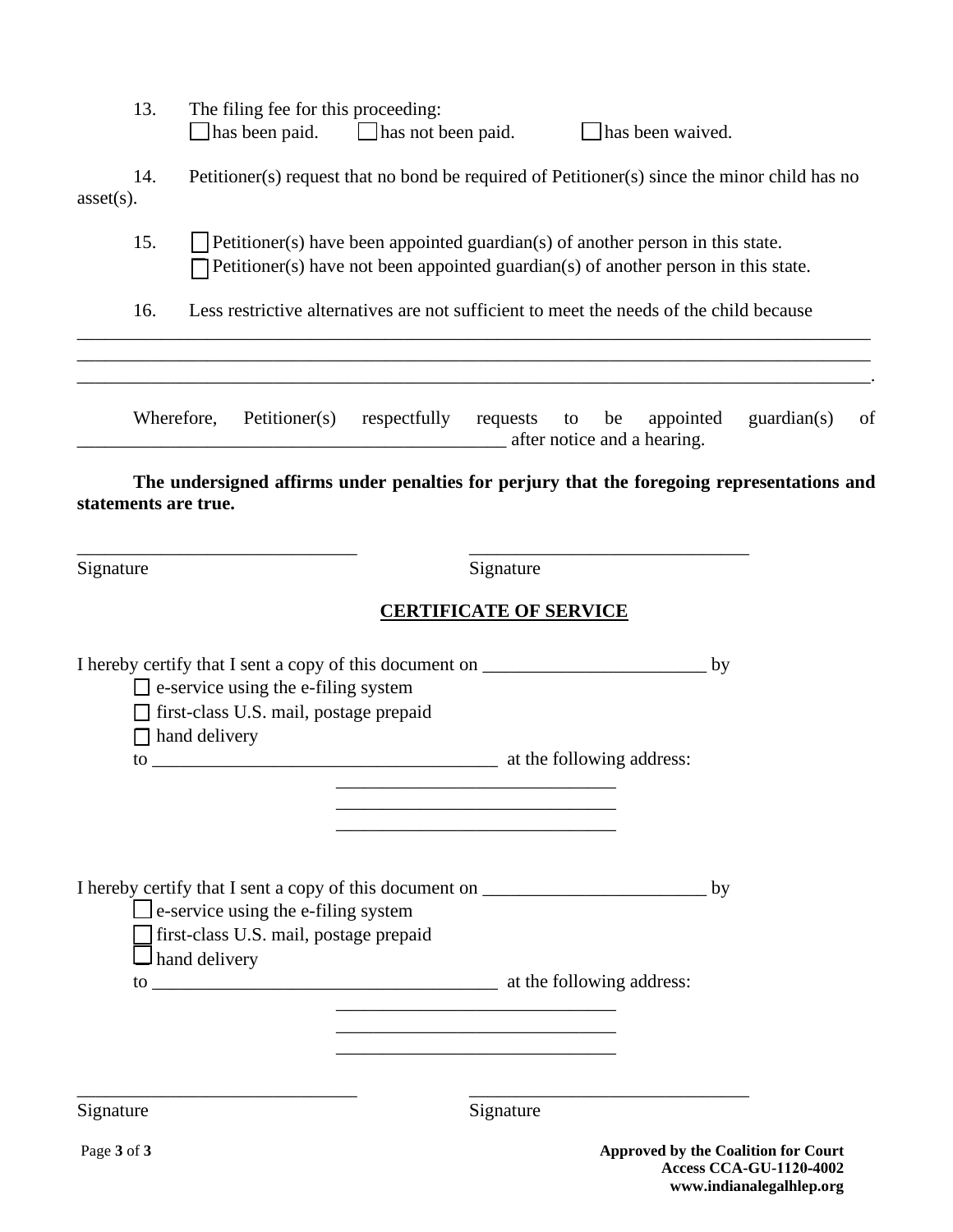# **CONFIDENTIAL DOCUMENT \*TREAT AS IF FILED ON GREEN PAPER\***

# **Guardianship Registry Information Sheet-Trial Rule 3.1 (A)(10)**

(X Individual

□ Estate □ Estate and Individual)

**Choose One\*** (□ Minor □ Adult) **Choose One\*** (□ Temporary ⊠ Permanent)

**Related Cases (List any cases in which the Protected Person is a party, e.g., CHINS)** \_\_\_\_\_\_\_\_\_\_\_\_\_\_\_\_\_\_\_\_\_\_\_\_\_\_\_ \_\_\_\_\_\_\_\_\_\_\_\_\_\_\_\_\_\_\_\_\_\_\_\_\_\_\_ \_\_\_\_\_\_\_\_\_\_\_\_\_\_\_\_\_\_\_\_\_\_\_\_\_\_

| <b>Petitioner</b>                                                                                                                                                                                                              |                                                                                                                                                                                                                               |         | Relationship to Protected Person* Nelationship to Protected Person*                      |
|--------------------------------------------------------------------------------------------------------------------------------------------------------------------------------------------------------------------------------|-------------------------------------------------------------------------------------------------------------------------------------------------------------------------------------------------------------------------------|---------|------------------------------------------------------------------------------------------|
|                                                                                                                                                                                                                                |                                                                                                                                                                                                                               |         |                                                                                          |
| DOB:_______________                                                                                                                                                                                                            | Gender:* Race:* Race: * Race: * Race: * Race: * Race: * Race: * Race: * Race: * Race: * Race: * Race: * Race: * Race: * Race: * Race: * Race: * Race: * Race: * Race: * Race: * Race: * Race: * Race: * Race: * Race: * Race: |         | Hispanic?: _____                                                                         |
|                                                                                                                                                                                                                                |                                                                                                                                                                                                                               |         |                                                                                          |
|                                                                                                                                                                                                                                |                                                                                                                                                                                                                               |         |                                                                                          |
|                                                                                                                                                                                                                                |                                                                                                                                                                                                                               |         |                                                                                          |
|                                                                                                                                                                                                                                |                                                                                                                                                                                                                               |         |                                                                                          |
| <b>Protected Person</b>                                                                                                                                                                                                        |                                                                                                                                                                                                                               |         | Estimated Value \$                                                                       |
|                                                                                                                                                                                                                                |                                                                                                                                                                                                                               |         |                                                                                          |
|                                                                                                                                                                                                                                |                                                                                                                                                                                                                               |         | Hispanic?: _____                                                                         |
|                                                                                                                                                                                                                                |                                                                                                                                                                                                                               |         | Eye Color: ___________ Hair Color: ___________ Height: __________ Weight: __________ Ibs |
|                                                                                                                                                                                                                                |                                                                                                                                                                                                                               |         |                                                                                          |
|                                                                                                                                                                                                                                |                                                                                                                                                                                                                               |         |                                                                                          |
|                                                                                                                                                                                                                                |                                                                                                                                                                                                                               |         |                                                                                          |
|                                                                                                                                                                                                                                |                                                                                                                                                                                                                               |         |                                                                                          |
|                                                                                                                                                                                                                                |                                                                                                                                                                                                                               |         |                                                                                          |
|                                                                                                                                                                                                                                |                                                                                                                                                                                                                               |         |                                                                                          |
|                                                                                                                                                                                                                                |                                                                                                                                                                                                                               |         |                                                                                          |
| Guardian Check if same as petitioner                                                                                                                                                                                           |                                                                                                                                                                                                                               |         | Certified (Only check if Federal or State Certified)                                     |
|                                                                                                                                                                                                                                |                                                                                                                                                                                                                               |         |                                                                                          |
|                                                                                                                                                                                                                                |                                                                                                                                                                                                                               |         | Hispanic?: _____                                                                         |
|                                                                                                                                                                                                                                |                                                                                                                                                                                                                               |         |                                                                                          |
|                                                                                                                                                                                                                                |                                                                                                                                                                                                                               |         |                                                                                          |
|                                                                                                                                                                                                                                |                                                                                                                                                                                                                               |         |                                                                                          |
|                                                                                                                                                                                                                                |                                                                                                                                                                                                                               |         |                                                                                          |
| <b>Guardian Institution</b>                                                                                                                                                                                                    |                                                                                                                                                                                                                               |         |                                                                                          |
| Name:*                                                                                                                                                                                                                         |                                                                                                                                                                                                                               |         |                                                                                          |
|                                                                                                                                                                                                                                |                                                                                                                                                                                                                               |         |                                                                                          |
| Phone: New York Phone State State State State State State State State State State State State State State State State State State State State State State State State State State State State State State State State State St |                                                                                                                                                                                                                               |         |                                                                                          |
| <b>Close Relative (Entitled to Notice)</b>                                                                                                                                                                                     |                                                                                                                                                                                                                               |         |                                                                                          |
|                                                                                                                                                                                                                                | Suffix:                                                                                                                                                                                                                       | First:* | Middle:______________                                                                    |
| Gender:* _______ Race:* _________________                                                                                                                                                                                      |                                                                                                                                                                                                                               |         | Hispanic?: ____                                                                          |
|                                                                                                                                                                                                                                |                                                                                                                                                                                                                               |         |                                                                                          |
|                                                                                                                                                                                                                                |                                                                                                                                                                                                                               |         | Cell Phone: __________________                                                           |
|                                                                                                                                                                                                                                |                                                                                                                                                                                                                               |         |                                                                                          |
| Page 1 of 2                                                                                                                                                                                                                    |                                                                                                                                                                                                                               |         | Approved by the Coalition for Court Access<br><b>CCA-GU-0520-4003</b>                    |

www.indianalegalhelp.org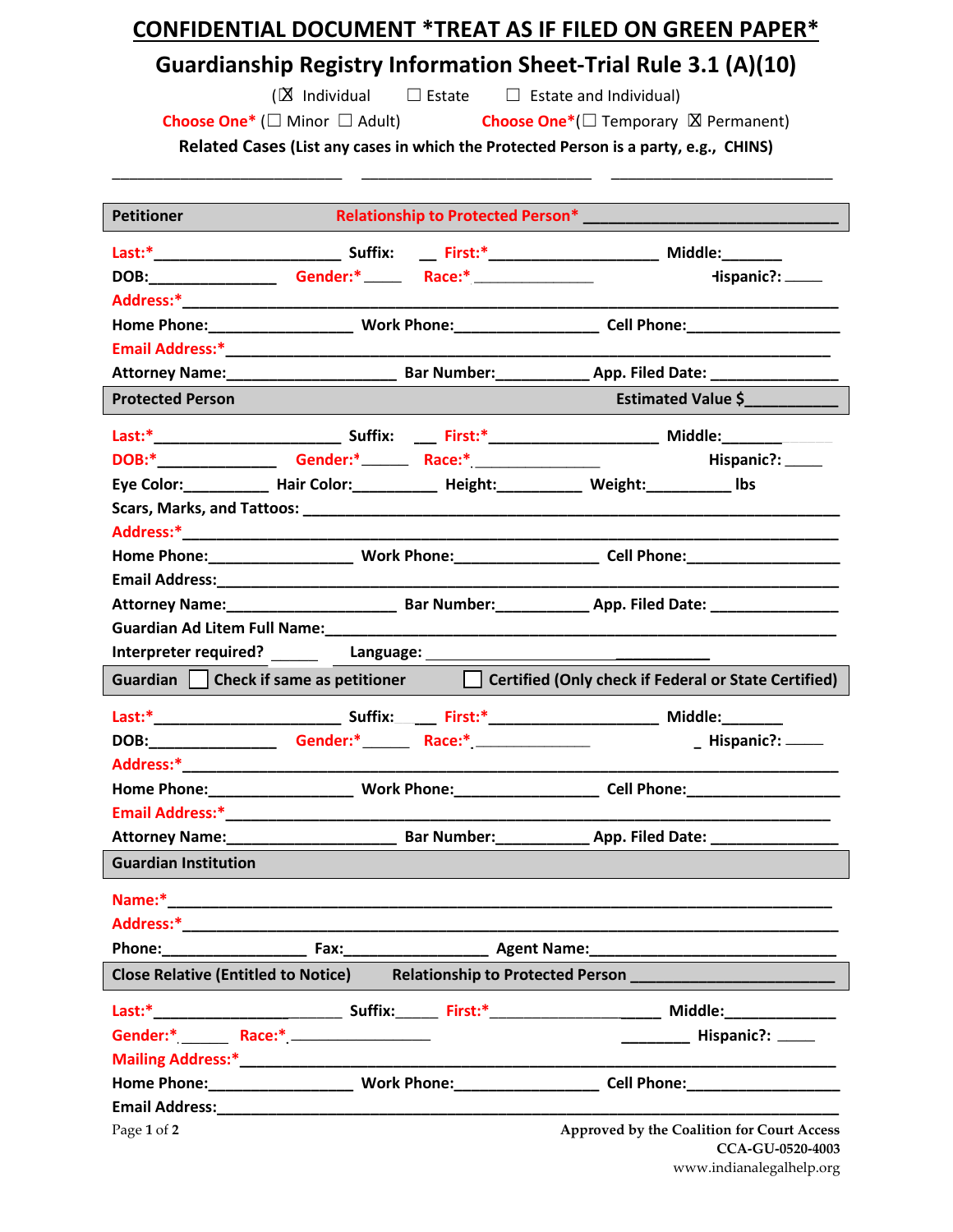## **CONFIDENTIAL DOCUMENT \*TREAT AS IF FILED ON GREEN PAPER\***

# **Guardianship Registry Information Sheet- Trial Rule 3.1 (A)(10)**

**(Additional)**

| <b>Petitioner</b>                                                                            |                                                     |  |                                                                                                     |  |  |  |  |  |  |
|----------------------------------------------------------------------------------------------|-----------------------------------------------------|--|-----------------------------------------------------------------------------------------------------|--|--|--|--|--|--|
|                                                                                              |                                                     |  |                                                                                                     |  |  |  |  |  |  |
|                                                                                              |                                                     |  |                                                                                                     |  |  |  |  |  |  |
|                                                                                              |                                                     |  | Hispanic?: _____                                                                                    |  |  |  |  |  |  |
|                                                                                              |                                                     |  |                                                                                                     |  |  |  |  |  |  |
|                                                                                              |                                                     |  |                                                                                                     |  |  |  |  |  |  |
|                                                                                              |                                                     |  |                                                                                                     |  |  |  |  |  |  |
|                                                                                              |                                                     |  |                                                                                                     |  |  |  |  |  |  |
|                                                                                              |                                                     |  |                                                                                                     |  |  |  |  |  |  |
| Certified (Only check if Federal or State Certified)<br>Guardian Check if same as petitioner |                                                     |  |                                                                                                     |  |  |  |  |  |  |
|                                                                                              |                                                     |  |                                                                                                     |  |  |  |  |  |  |
|                                                                                              |                                                     |  | Hispanic?: _____                                                                                    |  |  |  |  |  |  |
|                                                                                              |                                                     |  |                                                                                                     |  |  |  |  |  |  |
|                                                                                              |                                                     |  |                                                                                                     |  |  |  |  |  |  |
|                                                                                              |                                                     |  |                                                                                                     |  |  |  |  |  |  |
|                                                                                              |                                                     |  |                                                                                                     |  |  |  |  |  |  |
|                                                                                              |                                                     |  |                                                                                                     |  |  |  |  |  |  |
|                                                                                              |                                                     |  | Close Relative (Entitled to Notice) Relationship to Protected Person ______________________________ |  |  |  |  |  |  |
|                                                                                              |                                                     |  |                                                                                                     |  |  |  |  |  |  |
|                                                                                              |                                                     |  | Hispanic?: _____                                                                                    |  |  |  |  |  |  |
|                                                                                              |                                                     |  |                                                                                                     |  |  |  |  |  |  |
|                                                                                              |                                                     |  |                                                                                                     |  |  |  |  |  |  |
|                                                                                              |                                                     |  |                                                                                                     |  |  |  |  |  |  |
|                                                                                              |                                                     |  |                                                                                                     |  |  |  |  |  |  |
| <b>Interested Party</b>                                                                      |                                                     |  |                                                                                                     |  |  |  |  |  |  |
|                                                                                              |                                                     |  |                                                                                                     |  |  |  |  |  |  |
|                                                                                              | Gender:* _______ Race:* _______________             |  | Hispanic?: _____                                                                                    |  |  |  |  |  |  |
| Address:*                                                                                    |                                                     |  |                                                                                                     |  |  |  |  |  |  |
|                                                                                              |                                                     |  |                                                                                                     |  |  |  |  |  |  |
|                                                                                              |                                                     |  |                                                                                                     |  |  |  |  |  |  |
|                                                                                              |                                                     |  |                                                                                                     |  |  |  |  |  |  |
| <b>Interested Party</b>                                                                      |                                                     |  |                                                                                                     |  |  |  |  |  |  |
|                                                                                              |                                                     |  |                                                                                                     |  |  |  |  |  |  |
|                                                                                              | Gender: <sup>*</sup> ________ Race:* ______________ |  | Hispanic?: _____                                                                                    |  |  |  |  |  |  |
|                                                                                              |                                                     |  |                                                                                                     |  |  |  |  |  |  |
|                                                                                              |                                                     |  |                                                                                                     |  |  |  |  |  |  |
|                                                                                              |                                                     |  |                                                                                                     |  |  |  |  |  |  |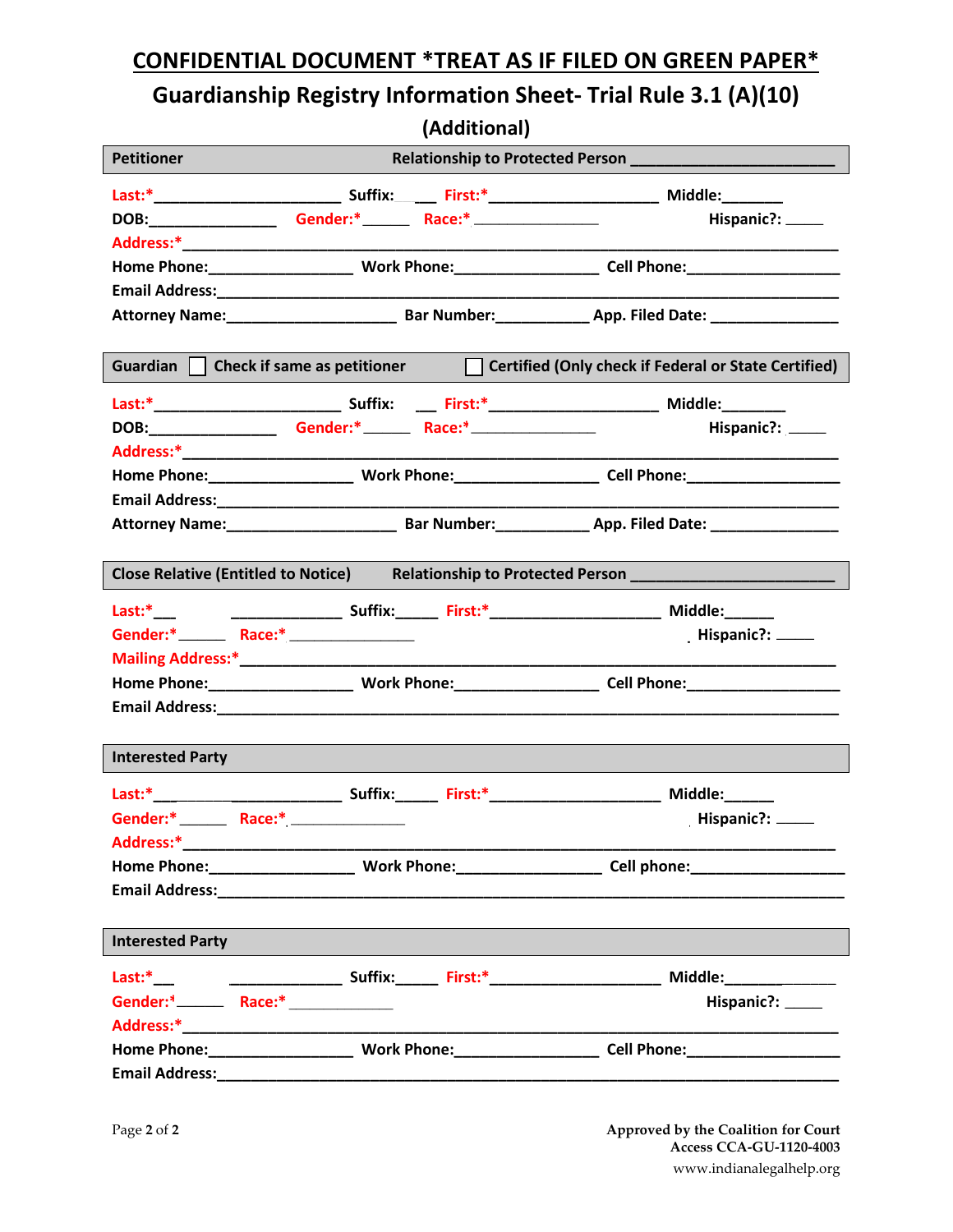#### **Form ACR (Access to Court Records)**

| <b>STATE OF INDIANA</b>                                                                                                                                                                                                                                                                                                                              |                                                                                                                            |           |
|------------------------------------------------------------------------------------------------------------------------------------------------------------------------------------------------------------------------------------------------------------------------------------------------------------------------------------------------------|----------------------------------------------------------------------------------------------------------------------------|-----------|
|                                                                                                                                                                                                                                                                                                                                                      |                                                                                                                            |           |
| IN RE THE GUARDIANSHIP OF:                                                                                                                                                                                                                                                                                                                           |                                                                                                                            |           |
| Minor Child                                                                                                                                                                                                                                                                                                                                          |                                                                                                                            |           |
|                                                                                                                                                                                                                                                                                                                                                      | <b>Notice of Exclusion of Confidential Information from Public Access</b><br>(FILED WITH TRIAL COURT CLERK)                |           |
| Contemporaneous with the filing of this notice, _________________________________ has filed<br>confidential information under the Indiana Rules on Access to Court<br>Records.<br><u>Records</u> , provides this notice that the confidential<br>information is to remain excluded from public access in accordance with the authority listed below: |                                                                                                                            |           |
| Name or description of document                                                                                                                                                                                                                                                                                                                      | <b>ACR</b> grounds for exclusion                                                                                           |           |
| Guardianship Registry Information Sheet Access to Court Records Rule 5(b)(2)                                                                                                                                                                                                                                                                         |                                                                                                                            |           |
| $\Box$ e-service using the e-filing system<br>first-class U.S. mail, postage prepaid<br>hand delivery                                                                                                                                                                                                                                                | <b>CERTIFICATE OF SERVICE</b><br>the control of the control of the control of the control of the control of the control of | Signature |
| I hereby certify that I sent a copy of this document on _________________________<br>e-service using the e-filing system<br>first-class U.S. mail, postage prepaid<br>hand delivery                                                                                                                                                                  |                                                                                                                            | by        |
| Signature                                                                                                                                                                                                                                                                                                                                            | Signature                                                                                                                  |           |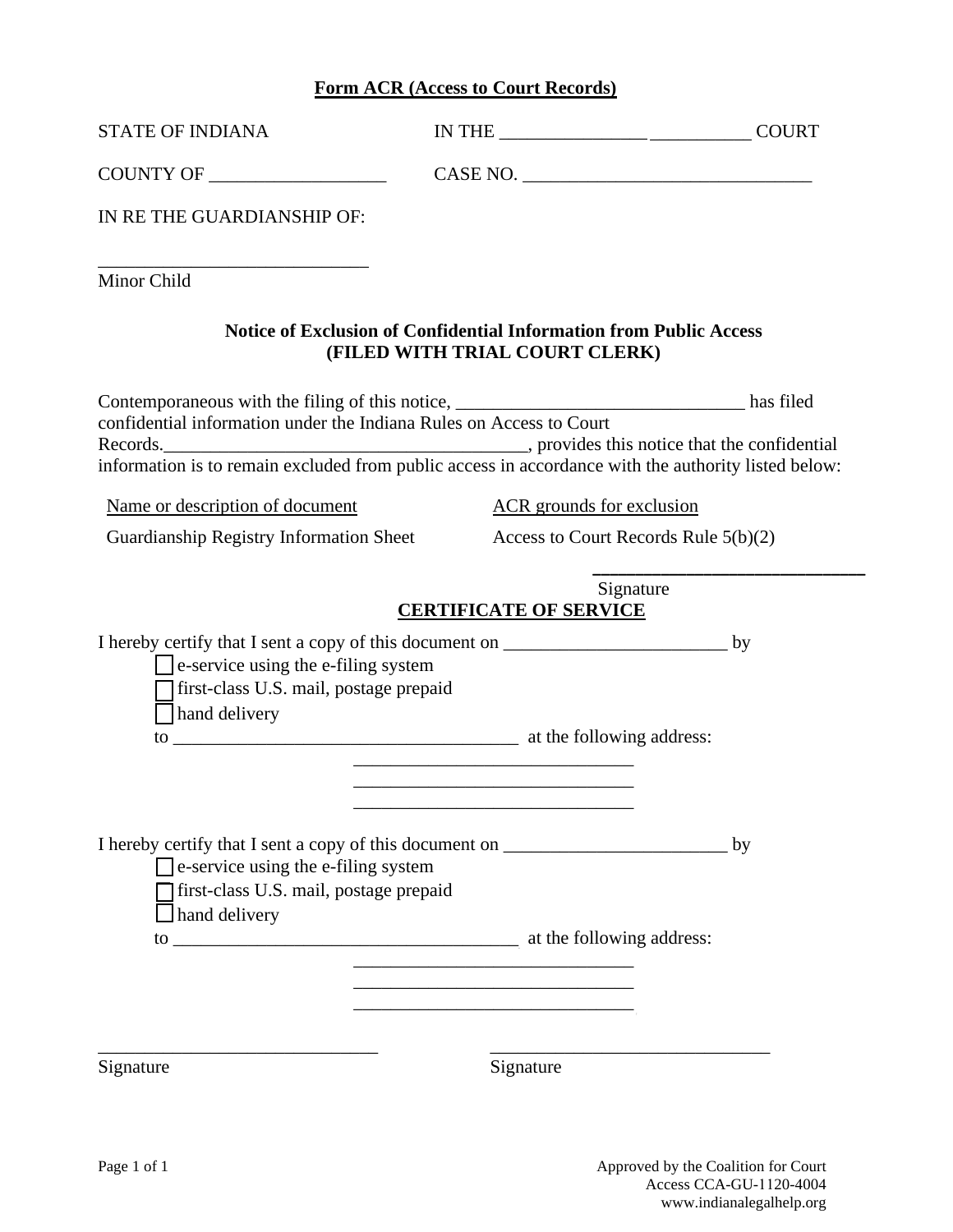COUNTY OF \_\_\_\_\_\_\_\_\_\_\_\_\_\_\_\_\_\_\_

CASE NO. \_\_\_\_\_\_\_\_\_\_\_\_\_\_\_\_\_\_\_\_\_\_\_\_\_\_\_\_\_\_\_

IN RE THE GUARDIANSHIP OF:

\_\_\_\_\_\_\_\_\_\_\_\_\_\_\_\_\_\_\_\_\_\_\_\_

Minor Child

### **NOTICE OF VERIFIED PETITION FOR APPOINTMENT OF GUARDIAN(S) OF THE PERSON OF THE MINOR**

TO:

The following notice is given pursuant to I.C. 29-3-6-2:

On (date) at (ime) in

\_\_\_\_\_\_\_\_\_\_\_\_\_\_\_\_\_\_\_\_\_\_\_\_\_\_\_\_\_\_\_\_\_\_\_ \_\_\_\_\_\_\_\_\_\_\_\_\_\_\_\_\_\_\_\_\_\_\_\_\_\_\_\_\_\_\_\_\_\_\_ \_\_\_\_\_\_\_\_\_\_\_\_\_\_\_\_\_\_\_\_\_\_\_\_\_\_\_\_\_\_\_\_\_\_\_

 $\overline{\text{ (place of hearing) at}}$  (place of hearing)  $\overline{\text{at}}$  (city), Indiana, the and address of court) will hold a hearing to determine whether a guardian should be appointed or a protective order should be issued for \_\_\_\_\_\_\_\_\_\_\_\_\_\_\_\_\_\_\_\_\_\_\_\_\_\_\_\_\_\_\_\_\_\_\_\_\_\_\_\_\_(name of alleged incapacitated person or minor).

A copy of the petition requesting appointment of a guardian or for the issuance of a protective order is attached to this notice.

At the hearing the court will determine whether \_\_\_\_\_\_\_\_\_\_\_\_\_\_\_\_\_\_\_\_\_\_\_\_\_\_\_\_\_\_\_\_\_ (name of alleged incapacitated person or minor) is an incapacitated person or minor under Indiana law. This proceeding may substantially affect the rights of

\_\_\_\_\_\_\_\_\_\_\_\_\_\_\_\_\_\_\_\_\_\_\_\_\_\_\_\_\_\_\_\_\_\_\_\_\_\_\_(name of alleged incapacitated person or minor). If the court finds that  $\Box$  (name of alleged incapacitated person or minor) is an incapacitated person or minor, the court at the hearing shall also consider whether \_\_\_\_\_\_\_\_\_\_\_\_\_\_\_\_\_\_\_\_\_\_\_\_\_\_\_\_\_\_\_\_\_\_\_\_\_\_\_\_\_\_\_(name of proposed guardian, if any) should be appointed as guardian of \_\_\_\_\_\_\_\_\_\_\_\_\_\_\_\_\_\_\_\_\_\_\_\_\_\_\_\_\_\_\_\_\_\_\_\_\_\_\_\_\_\_\_\_\_\_\_\_\_\_\_\_(name of alleged incapacitated person or minor). The court may, in its discretion, appoint some other qualified person as guardian. The court may also, in its discretion, limit the powers and duties of the guardian to

allow \_\_\_\_\_\_\_\_\_\_\_\_\_\_\_\_\_\_\_\_\_\_\_\_\_\_\_\_\_\_\_\_\_\_\_\_\_\_\_\_\_\_\_\_\_\_\_\_\_\_\_\_\_(name of alleged incapacitated person or minor) to retain control over certain property and activities. The court may also determine whether a protective order should be entered on behalf of

\_\_\_\_\_\_\_\_\_\_\_\_\_\_\_\_\_\_\_\_\_\_\_\_\_\_\_\_\_\_\_\_\_\_\_\_\_\_\_(name of alleged incapacitated person or minor).

The court may, where required, appoint a guardian ad litem to represent

\_\_\_\_\_\_\_\_\_\_\_\_\_\_\_\_\_\_\_\_\_\_\_\_\_\_\_\_\_\_\_\_\_\_\_\_\_\_\_\_\_\_\_\_\_\_\_\_\_\_\_\_\_(name of alleged incapacitated

person or minor) at the hearing.

The court may, on its own motion or on request of any interested person, postpone the hearing to another date and time.

Clerk of the Court

\_\_\_\_\_\_\_\_\_\_\_\_\_\_\_\_\_\_\_\_\_\_\_\_\_\_\_\_\_\_\_\_\_\_\_\_\_\_\_\_\_\_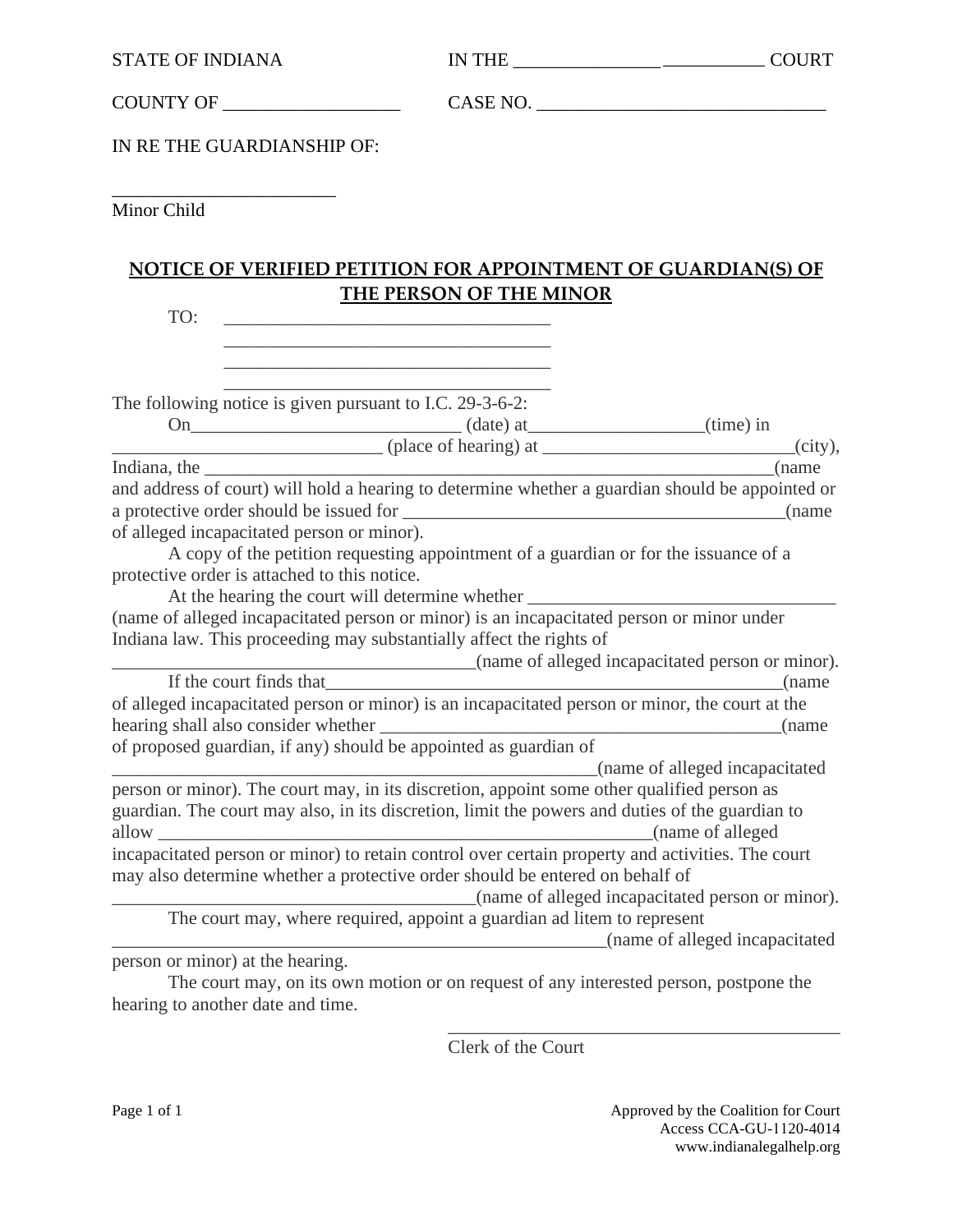| <b>STATE OF INDIANA</b> | IN THE   | <b>COURT</b> |
|-------------------------|----------|--------------|
| <b>COUNTY OF</b>        | CASE NO. |              |

IN RE THE GUARDIANSHIP OF:

\_\_\_\_\_\_\_\_\_\_\_\_\_\_\_\_\_\_\_\_\_\_\_\_ Minor Child

### **ORDER SETTING HEARING ON PETITION FOR APPOINTMENT OF GUARDIAN**

\_\_\_\_\_\_\_\_\_\_\_\_\_\_\_\_\_\_\_\_\_\_\_\_\_\_\_\_\_\_\_\_\_\_\_\_\_\_\_\_\_\_\_\_\_\_\_\_\_\_\_\_\_\_\_\_\_\_\_\_\_\_\_\_\_\_\_\_\_\_\_\_\_\_\_\_\_.

Comes now, \_\_\_\_\_\_\_\_\_\_\_\_\_\_\_\_\_\_\_\_\_\_\_\_\_\_\_\_\_\_\_\_\_\_\_\_\_\_\_\_\_\_\_\_\_\_\_\_\_\_\_\_\_\_\_\_\_\_\_, and files a Verified Petition for Appointment of Guardian of the Person of

The Court schedules the Verified Petition for hearing on:

\_\_\_\_\_\_\_\_\_\_\_\_\_\_\_\_\_\_\_\_\_\_\_\_\_\_\_\_\_\_\_\_\_\_\_\_\_\_\_\_\_\_.

\_\_\_\_\_\_\_\_\_\_\_\_\_\_\_\_\_\_\_\_\_\_\_\_\_\_\_\_\_\_\_\_\_\_\_\_\_\_\_\_\_\_\_\_\_\_\_\_\_\_\_\_\_\_\_\_\_\_\_\_\_\_\_\_\_\_\_\_\_\_\_\_\_\_\_\_at

Date: \_\_\_\_\_\_\_\_\_\_\_\_\_\_\_\_\_\_\_\_\_\_\_\_\_\_\_\_ \_\_\_\_\_\_\_\_\_\_\_\_\_\_\_\_\_\_\_\_\_\_\_\_\_\_\_\_\_\_\_\_\_\_\_\_

Judicial Officer

Distribution:

\_\_\_\_\_\_\_\_\_\_\_\_\_\_\_\_\_\_\_\_\_\_\_\_\_\_\_\_\_\_ \_\_\_\_\_\_\_\_\_\_\_\_\_\_\_\_\_\_\_\_\_\_\_\_\_\_\_\_\_\_

\_\_\_\_\_\_\_\_\_\_\_\_\_\_\_\_\_\_\_\_\_\_\_\_\_\_\_\_\_\_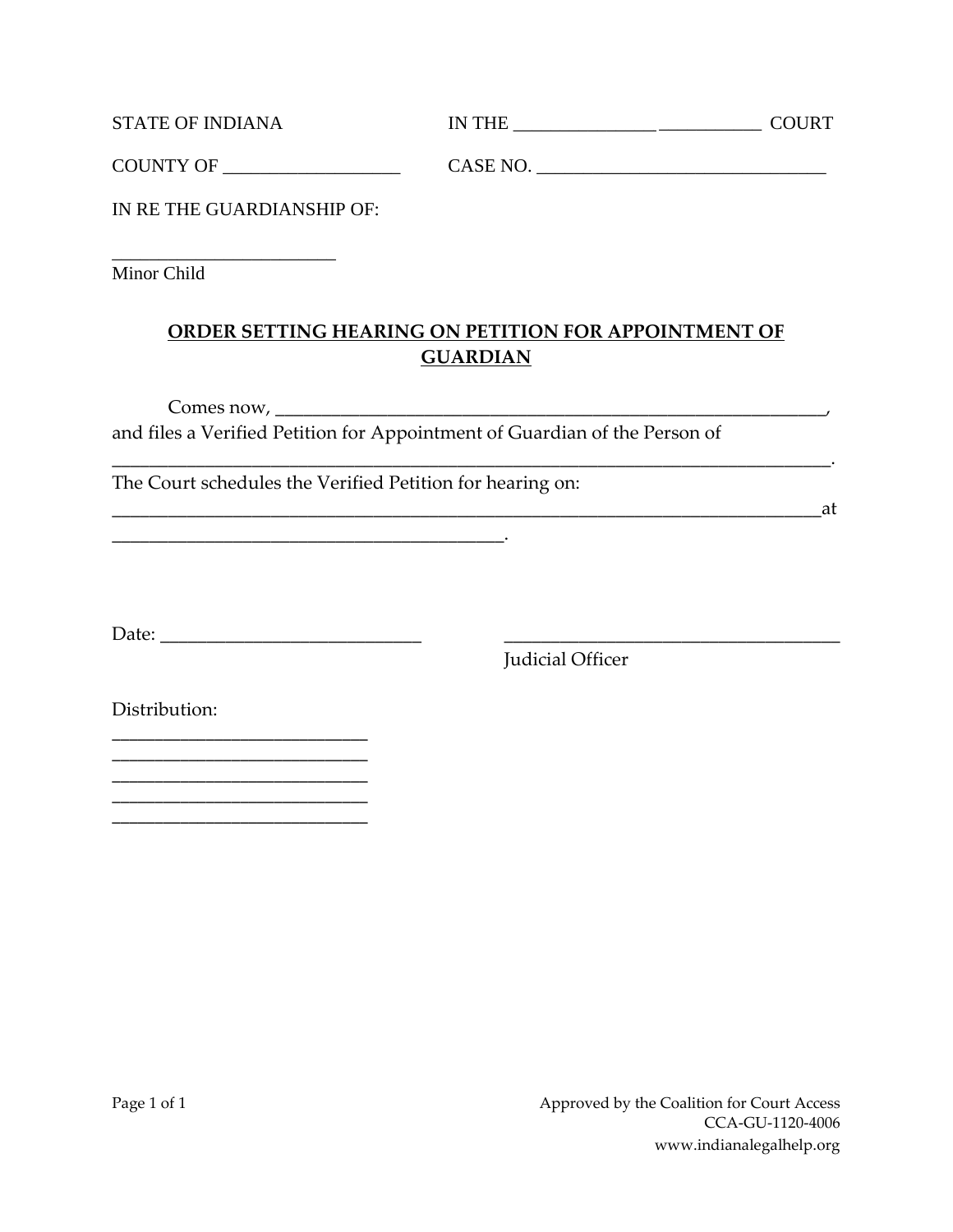| <b>STATE OF INDIANA</b> | <b>IN THE</b> | <b>COURT</b> |
|-------------------------|---------------|--------------|
| <b>COUNTY OF</b>        | CASE NO.      |              |

IN RE THE GUARDIANSHIP OF:

\_\_\_\_\_\_\_\_\_\_\_\_\_\_\_\_\_\_\_\_\_\_\_\_ Minor Child

### **ORDER APPOINTING GUARDIAN FOR MINOR**

The Court now finds as follows:

1. The individual for whom the Guardian is sought is a child.

2. The appointment of a Guardian is necessary to provide care and

supervision of the Minor Child's physical person.

#### IT IS THEREFORE ORDERED as follows:

| . .   | is adjudicated a Minor |
|-------|------------------------|
| Child |                        |

2.  $\qquad \qquad$  is appointed Guardian.

3. No bond is required except on further Order.

4. The Clerk shall issue Letters of Guardianship to the Guardian upon qualification.

SO ORDERED \_\_\_\_\_\_\_\_\_\_\_\_\_\_\_\_\_\_\_\_\_\_\_\_\_\_\_\_\_\_\_\_\_\_\_\_\_\_\_\_\_\_\_\_\_\_\_\_\_\_\_\_\_\_\_\_\_\_\_\_\_\_\_\_

Judicial Officer

Distribution:

\_\_\_\_\_\_\_\_\_\_\_\_\_\_\_\_\_\_\_\_\_\_\_\_\_\_\_\_\_\_

\_\_\_\_\_\_\_\_\_\_\_\_\_\_\_\_\_\_\_\_\_\_\_\_\_\_\_\_\_\_ \_\_\_\_\_\_\_\_\_\_\_\_\_\_\_\_\_\_\_\_\_\_\_\_\_\_\_\_\_\_ \_\_\_\_\_\_\_\_\_\_\_\_\_\_\_\_\_\_\_\_\_\_\_\_\_\_\_\_\_\_ \_\_\_\_\_\_\_\_\_\_\_\_\_\_\_\_\_\_\_\_\_\_\_\_\_\_\_\_\_\_\_\_\_\_\_\_\_\_\_\_\_\_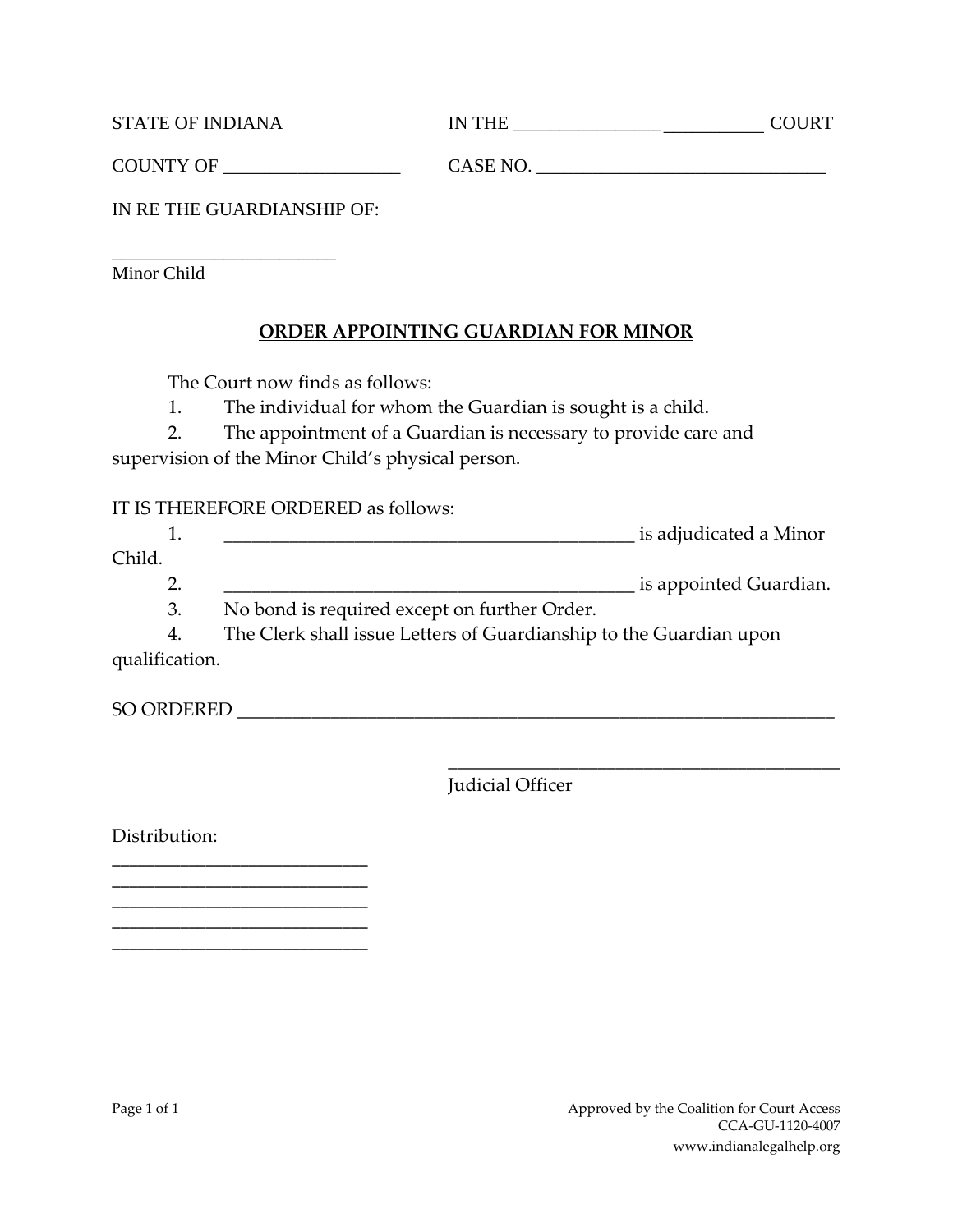| <b>STATE OF INDIANA</b>                                                                                                                    |                         |               |                                                                                           | <b>COURT</b> |
|--------------------------------------------------------------------------------------------------------------------------------------------|-------------------------|---------------|-------------------------------------------------------------------------------------------|--------------|
| COUNTY OF                                                                                                                                  |                         |               |                                                                                           |              |
| IN RE THE GUARDIANSHIP OF:                                                                                                                 |                         |               |                                                                                           |              |
| Minor Child                                                                                                                                |                         |               |                                                                                           |              |
|                                                                                                                                            | <b>OATH OF GUARDIAN</b> |               |                                                                                           |              |
| I/We<br>swear and affirm that I/we will faithfully discharge my/our duties as guardian(s) of                                               |                         |               |                                                                                           |              |
| according to law.                                                                                                                          |                         |               |                                                                                           |              |
| Guardian                                                                                                                                   |                         |               | Guardian                                                                                  |              |
| Address:<br><u> 1989 - Johann Barbara, margaret eta idazlearia (h. 1989).</u>                                                              |                         | Address:      | the control of the control of the control of the control of the control of the control of |              |
| <u> 2008 - Jan Barnett, amerikansk politik (d. 1982)</u><br><u> 1989 - Johann John Harry, mars eta bainar eta baina eta hiri zuen zen.</u> |                         |               |                                                                                           |              |
| <b>STATE OF INDIANA</b>                                                                                                                    |                         |               |                                                                                           |              |
|                                                                                                                                            |                         |               |                                                                                           |              |
| Before<br>me,<br>County, State<br>and he/she having been first duly sworn upon                                                             | a<br>of                 |               | notary public in and<br>Indiana, personally appeared                                      | for          |
| his/her oath, says that the facts all alleged in the foregoing instrument are true.                                                        |                         |               |                                                                                           |              |
|                                                                                                                                            |                         | Notary Public |                                                                                           |              |
|                                                                                                                                            |                         |               |                                                                                           |              |

Page 1 of 1 Approved by the Coalition for Court Access CCA-GU-1120-4008 www.indianalegalhelp.org